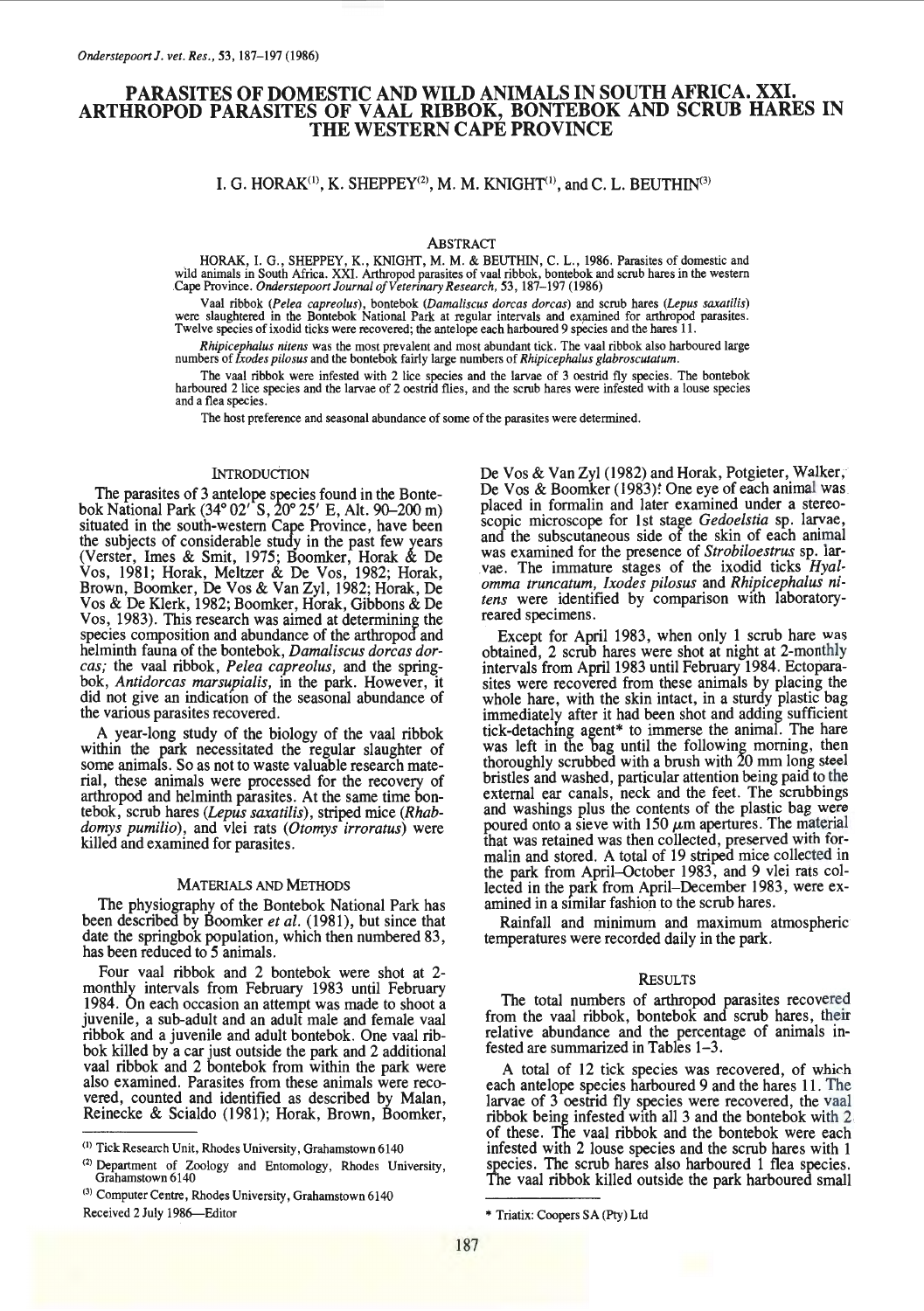| Arthropod species                                                                                                                                                                                                           | Total numbers of arthropods recovered                                                      |                                                                                           |                                                                                                    |                                                                                           |                                             |                                                                        |                                                                     |  |
|-----------------------------------------------------------------------------------------------------------------------------------------------------------------------------------------------------------------------------|--------------------------------------------------------------------------------------------|-------------------------------------------------------------------------------------------|----------------------------------------------------------------------------------------------------|-------------------------------------------------------------------------------------------|---------------------------------------------|------------------------------------------------------------------------|---------------------------------------------------------------------|--|
|                                                                                                                                                                                                                             |                                                                                            |                                                                                           |                                                                                                    | <b>Adults</b>                                                                             |                                             | <b>Relative</b>                                                        | of vaal<br>ribbok                                                   |  |
| <b>Ixodid</b> ticks                                                                                                                                                                                                         | Larvae                                                                                     | Nymphae                                                                                   | <b>Males</b>                                                                                       | Females                                                                                   | <b>Total</b>                                | abundance<br>$\frac{q}{b}$                                             | infested                                                            |  |
| Amblyomma marmoreum<br>Boophilus sp.<br>Haemaphysalis aciculifer<br>Ixodes pilosus<br>Rhipicephalus evertsi evertsi<br>Rhipicephalus gertrudae<br>Rhipicephalus glabroscutatum<br>Rhipicephalus nitens<br>Rhipicephalus sp. | 96<br>$\mathbf{0}$<br>$\mathbf{0}$<br>3 0 8 4<br>0<br>$\bf{0}$<br>506<br>7 101<br>$\Omega$ | 4<br>$\overline{\mathbf{c}}$<br>$\mathbf{0}$<br>780<br>$\Omega$<br>102<br>872<br>$\Omega$ | $\bf{0}$<br>$\bf{0}$<br>$\overline{0}$<br>$\frac{62}{2}$<br>$\overline{\bf{4}}$<br>14<br>212<br>39 | $\bf{0}$<br>$\mathbf{0}$<br>5(1)<br>186(22)<br>0<br>$\overline{2}$<br>10<br>249(60)<br>20 | 100<br>4 1 1 2<br>6<br>632<br>8 4 3 4<br>59 | 0,75<br>0,02<br>0,04<br>30,79<br>0,03<br>0.04<br>4,73<br>63,16<br>0,44 | 36,7<br>3,3<br>10,0<br>100,0<br>6,7<br>6,7<br>63,3<br>100,0<br>30,0 |  |
| Total                                                                                                                                                                                                                       | 10 787                                                                                     | 1762                                                                                      | 333                                                                                                | 472                                                                                       | 13 3 5 4                                    | 100,00                                                                 |                                                                     |  |
| Lice                                                                                                                                                                                                                        |                                                                                            | Nymphae                                                                                   |                                                                                                    | <b>Adults</b>                                                                             |                                             | Relative<br>abundance<br>$\frac{q}{b}$                                 |                                                                     |  |
| Damalinia pelea<br>Linognathus peleus                                                                                                                                                                                       |                                                                                            | 5 3 5 0<br>16                                                                             | 11 090<br>52                                                                                       |                                                                                           | 16 440<br>68                                | 99,59<br>0,41                                                          | 100,0<br>3,3                                                        |  |
| <b>Total</b>                                                                                                                                                                                                                |                                                                                            | 5 3 6 6                                                                                   | 11 142                                                                                             |                                                                                           | 16 508                                      | 100,00                                                                 |                                                                     |  |
| Oestrid fly larvae                                                                                                                                                                                                          | 1st stage                                                                                  | 2nd stage                                                                                 | 3rd stage                                                                                          |                                                                                           | <b>Total</b>                                | <b>Relative</b><br>abundance<br>q,                                     |                                                                     |  |
| Gedoelstia sp.*<br>Oestrus $ovis^**$<br>Strobiloestrus sp.                                                                                                                                                                  | 53<br>14<br>$\overline{\mathbf{3}}$                                                        | $\Omega$<br>111                                                                           | 6[1]                                                                                               | $\mathbf{0}$<br>$\begin{bmatrix} 5 \\ 32 \end{bmatrix}$                                   | 53<br>20[6]<br>146                          | 24,20<br>9,13<br>66,67                                                 | 10,7<br>26,9<br>60,0                                                |  |
| Total                                                                                                                                                                                                                       | 70                                                                                         | 117[1]                                                                                    |                                                                                                    | 32[5]                                                                                     | 219[6]                                      | 100,00                                                                 |                                                                     |  |

TABLE 1 The arthropod parasites recovered from 30 vaal ribbok in the Bontebok National Park

( ) = Number of maturing female ticks, i.e. idiosoma of *H. aciculifer* > 4,5 mm and of *I. pilosus* and *R. nitens* > 5,0 mm in length  $\begin{bmatrix} 1 \end{bmatrix}$  = Dead larvae

= Dead larvae

Eyes of 28 animals examined<br>26 animals examined

|  |  |  |  | TABLE 2 The arthropod parasites recovered from 16 bontebok in the Bontebok National Park |
|--|--|--|--|------------------------------------------------------------------------------------------|
|--|--|--|--|------------------------------------------------------------------------------------------|

| Arthropod species                                                                                                                                                                                                                | Total numbers of arthropods recovered                                                                                                                                                     |              |                                                                                                                                                                                      |                |                                                    |                                                                        |                                                                    |  |
|----------------------------------------------------------------------------------------------------------------------------------------------------------------------------------------------------------------------------------|-------------------------------------------------------------------------------------------------------------------------------------------------------------------------------------------|--------------|--------------------------------------------------------------------------------------------------------------------------------------------------------------------------------------|----------------|----------------------------------------------------|------------------------------------------------------------------------|--------------------------------------------------------------------|--|
| <b>Ixodid</b> ticks                                                                                                                                                                                                              |                                                                                                                                                                                           |              | <b>Adults</b>                                                                                                                                                                        |                |                                                    | Relative                                                               | Percentage<br>of bontebok                                          |  |
|                                                                                                                                                                                                                                  | Larvae                                                                                                                                                                                    | Nymphae      | <b>Males</b>                                                                                                                                                                         | <b>Females</b> | Total                                              | abundance<br>9ь                                                        | infested                                                           |  |
| Amblyomma marmoreum<br>Haemaphysalis aciculifer<br>Hyalomma truncatum<br>Ixodes pilosus<br>Rhipicephalus evertsi evertsi<br>Rhipicephalus gertrudae<br>Rhipicephalus glabroscutatum<br>Rhipicephalus nitens<br>Rhipicephalus sp. | 30<br>4<br>$\bf{0}$<br>$\bf{0}$<br>$\mathbf{0}$<br>$\mathbf{0}$<br>207<br>146<br>16<br>$\bf{0}$<br>$\Omega$<br>$\mathbf{0}$<br>208<br>425<br>1<br>8 1 5 6<br>2978<br>$\Omega$<br>$\Omega$ |              | $\Omega$<br>$\Omega$<br>4(1)<br>0<br>$\mathbf{0}$<br>10<br>$\mathbf{0}$<br>$\mathbf{0}$<br>$\overline{2}$<br>$\overline{c}$<br>$6\overline{8}$<br>32(4)<br>164<br>169(12)<br>26<br>6 |                | 34<br>8<br>363<br>16<br>Δ<br>1 733<br>11 467<br>32 | 0,25<br>0,06<br>0,01<br>2,66<br>0,11<br>0,03<br>12,69<br>83,96<br>0,23 | 37,5<br>25,0<br>6,3<br>93,8<br>6,3<br>6,3<br>93,8<br>100,0<br>37,5 |  |
| Total                                                                                                                                                                                                                            | 9 601                                                                                                                                                                                     | 3 5 6 9      | 265                                                                                                                                                                                  | 223            | 13 658                                             | 100,00                                                                 |                                                                    |  |
| Lice                                                                                                                                                                                                                             | Nymphae                                                                                                                                                                                   |              | <b>Adults</b>                                                                                                                                                                        |                | Total                                              | Relative<br>abundance<br><b>%</b>                                      |                                                                    |  |
| Damalinia sp.<br>Linognathus sp.                                                                                                                                                                                                 |                                                                                                                                                                                           | 1 453<br>642 | 696<br>572                                                                                                                                                                           |                | 2 149<br>1 2 1 4                                   | 63,90<br>36,10                                                         | 93,8<br>56,3                                                       |  |
| Total                                                                                                                                                                                                                            |                                                                                                                                                                                           | 2 0 9 5      | 1 2 6 8                                                                                                                                                                              |                | 3 3 6 3                                            | 100,00                                                                 |                                                                    |  |
| Oestrid fly larvae                                                                                                                                                                                                               | 1st stage                                                                                                                                                                                 | 2nd stage    | 3rd stage                                                                                                                                                                            |                | Total                                              | Relative<br>abundance<br><b>%</b>                                      |                                                                    |  |
| Gedoelstia sp.<br>Strobiloestrus sp.                                                                                                                                                                                             | 845                                                                                                                                                                                       | 240          |                                                                                                                                                                                      | 540<br>0       |                                                    | 99,94<br>0,06                                                          | 100,0<br>6,3                                                       |  |
| Total                                                                                                                                                                                                                            | 845                                                                                                                                                                                       | 241          | 540                                                                                                                                                                                  |                | 1 626                                              | 100,00                                                                 |                                                                    |  |

( ) = Number of maturing female ticks, i.e. idiosomaofH. *aciculifer* and of *R. glabroscutatum* > *4,5* nun and of *R. nitens* > 5,0 nun in length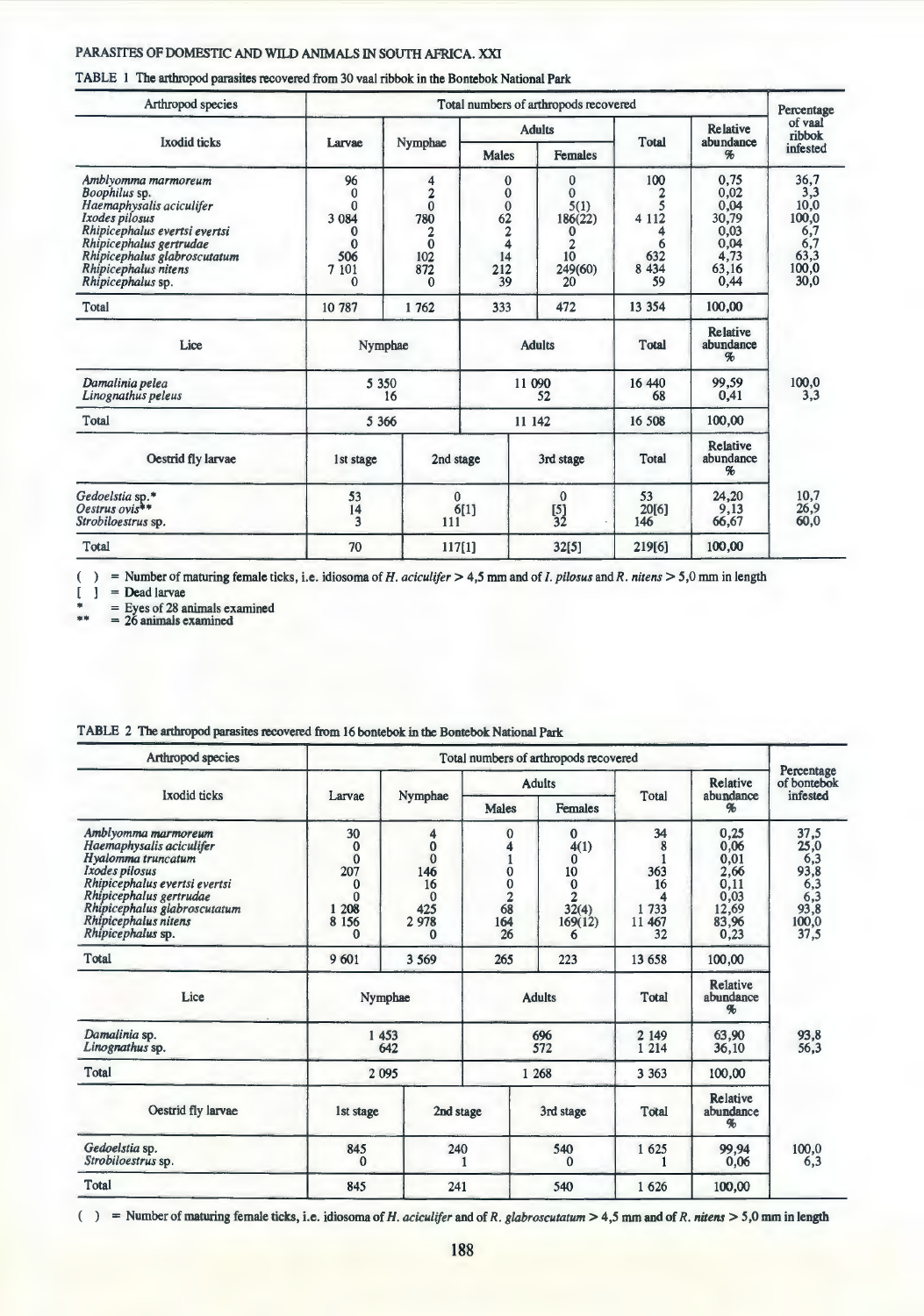## I. G. HORAK, K. SHEPPEY, M. M. KNIGHT & C. L. BEUTHIN

TABLE 3 The arthropod parasites recovered from 11 scrub hares in the Bontebok National Park

| Arthropod species                                                                                                                                                                                                                                            | Total numbers of arthropods recovered                                          |                                                  |                                                                                                      |                                                                                                           |                                                                    |                                                                                        |                                                                                          |  |
|--------------------------------------------------------------------------------------------------------------------------------------------------------------------------------------------------------------------------------------------------------------|--------------------------------------------------------------------------------|--------------------------------------------------|------------------------------------------------------------------------------------------------------|-----------------------------------------------------------------------------------------------------------|--------------------------------------------------------------------|----------------------------------------------------------------------------------------|------------------------------------------------------------------------------------------|--|
|                                                                                                                                                                                                                                                              |                                                                                |                                                  |                                                                                                      | <b>Adults</b>                                                                                             |                                                                    | Relative<br>abundance                                                                  | Percentage<br>of hares<br>infested                                                       |  |
| Ixodid ticks                                                                                                                                                                                                                                                 | Larvae                                                                         | Nymphae                                          | Males                                                                                                | Females                                                                                                   | Total                                                              | $\%$                                                                                   |                                                                                          |  |
| Amblyomma marmoreum<br>Boophilus sp.<br>Haemaphysalis aciculifer<br>Haemaphysalis leachi<br>Hyalomma truncatum<br>Ixodes pilosus<br>Ixodes sp.<br>Rhipicephalus evertsi evertsi<br>Rhipicephalus glabroscutatum<br>Rhipicephalus nitens<br>Rhipicephalus sp. | 30<br>$\mathbf 0$<br>$\mathbf 0$<br>7<br>10<br>84<br>$\Omega$<br>7<br>556<br>0 | 4<br>5<br>$\overline{2}$<br>5<br>128<br>277<br>5 | 0<br>0<br>$\overline{0}$<br>0<br>$\overline{0}$<br>0<br>$\mathbf 0$<br>$\Omega$<br>81<br>$\mathbf 0$ | 0<br>$\mathbf 0$<br>$\mathbf 0$<br>$\boldsymbol{0}$<br>Ŏ<br>9(1)<br>$\mathbf 0$<br>$\Omega$<br>73(5)<br>0 | 34<br>5<br>$\overline{2}$<br>$\bf 8$<br>15<br>222<br>8<br>987<br>5 | 2,63<br>0,39<br>0,16<br>0,62<br>1,16<br>17,22<br>0,08<br>0,16<br>0,62<br>76,57<br>0,39 | 45,5<br>9,1<br>$\frac{9,1}{9,1}$<br>27,3<br>72,7<br>9,1<br>18,2<br>36,4<br>100,0<br>18,2 |  |
| Total                                                                                                                                                                                                                                                        | 695                                                                            | 429                                              | 82                                                                                                   | 83                                                                                                        | 1 2 8 9                                                            | 100,00                                                                                 |                                                                                          |  |
| Lice                                                                                                                                                                                                                                                         |                                                                                | Nymphae                                          |                                                                                                      | <b>Adults</b>                                                                                             | Total                                                              | Relative<br>abundance<br>$\%$                                                          |                                                                                          |  |
| Haemodipsus sp.                                                                                                                                                                                                                                              |                                                                                | 17                                               |                                                                                                      | 63                                                                                                        | 80                                                                 | 100,00                                                                                 | 54,5                                                                                     |  |
| Fleas                                                                                                                                                                                                                                                        |                                                                                | <b>Adults</b>                                    | Total                                                                                                | Relative<br>abundance<br>Ho                                                                               |                                                                    |                                                                                        |                                                                                          |  |
| Ctenocephalides felis damarensis                                                                                                                                                                                                                             |                                                                                | 32                                               |                                                                                                      |                                                                                                           | 32                                                                 | 100,00                                                                                 | 72.7                                                                                     |  |

( ) = Number of maturing female ticks, i.e. idiosoma of *I. pilosus* and *R. nit ens* > *5,0* mm in length

|  |  |  | TABLE 4 The ixodid ticks recovered from 19 striped mice in the Bontebok National Park |  |  |  |  |  |  |
|--|--|--|---------------------------------------------------------------------------------------|--|--|--|--|--|--|
|--|--|--|---------------------------------------------------------------------------------------|--|--|--|--|--|--|

| Tick species                                                              | Total numbers of ticks recovered |         |       |         |       |                     |  |
|---------------------------------------------------------------------------|----------------------------------|---------|-------|---------|-------|---------------------|--|
|                                                                           | Larvae                           | Nymphae | Males | Females | Total | of mice<br>infested |  |
| Haemaphysalis leachi<br>Rhipicephalus glabroscutatum<br>Rhipicephalus sp. | 28                               |         |       |         | 30    | 15,8<br>5,3<br>15,8 |  |
| Total                                                                     | 32                               |         |       |         | 37    | 31,6                |  |

TABLE *5* The ixodid ticks recovered from 9 vlei rats in the Bontebok National Park

| Tick species                                                                 |        | Total numbers of ticks recovered |       |         |       |                                            |  |  |
|------------------------------------------------------------------------------|--------|----------------------------------|-------|---------|-------|--------------------------------------------|--|--|
|                                                                              | Larvae | Nymphae                          | Males | Females | Total | of rats<br>infested                        |  |  |
| Boophilus sp.<br>Haemaphysalis leachi<br>Ixodes pilosus<br>Rhipicephalus sp. |        | 21                               |       |         | 78    | $\frac{11,1}{33,3}$<br>$\frac{11,1}{33,3}$ |  |  |
| Total                                                                        | 64     | 24                               |       |         | 88    | 55,6                                       |  |  |

numbers of *Boophilus decoloratus, Boophilus microplus, I. pilosus, Rhipicephalus evertsi evertsi, R. nitens, Damalinia pelea* and 26 2nd stage *Strobiloestrus* sp. larvae.

The total numbers of ixodid ticks recovered from the striped mice and vlei rats are summarized in Tables 4 and 5.

The mice were infested with 3 tick species and the rats with 4.

## Ixodid ticks

Because vaal ribbok, bontebok and scrub hares were shot on each occasion during April, June, August and December 1983 and during February 1984, the mean tick burdens of these 3 host species during an 11-month period are comparable. Table 6 is a summary of the mean burdens and the overall ratios of larvae to nymphae to adults of the 3 major tick species recovered from the 3 host species from April 1983-February 1984.

# *Ixodes pilosus*

All the vaal ribbok were infested with *I. pilosus* and they harboured more larvae, nymphae and adults of this tick than did the other 2 hosts, on which the mean tick burdens were similar in most respects. More than 11 % of female *I. pilosus* on all vaal ribbok were maturing (Table 1). More female than male *I. pilosus* were recovered from each of the host species. The ratio of parasitic larvae to nymphae to adults was 14,7:5,6:1,0 (Table 6).

The seasonal abundance of *I. pilosus* on the 3 hosts separately as well as the combined mean burdens are graphically presented in Fig. 1.

No clear pattern of seasonal abundance can be discerned on the individual host species. The combined nymphae during August and adults during October and December.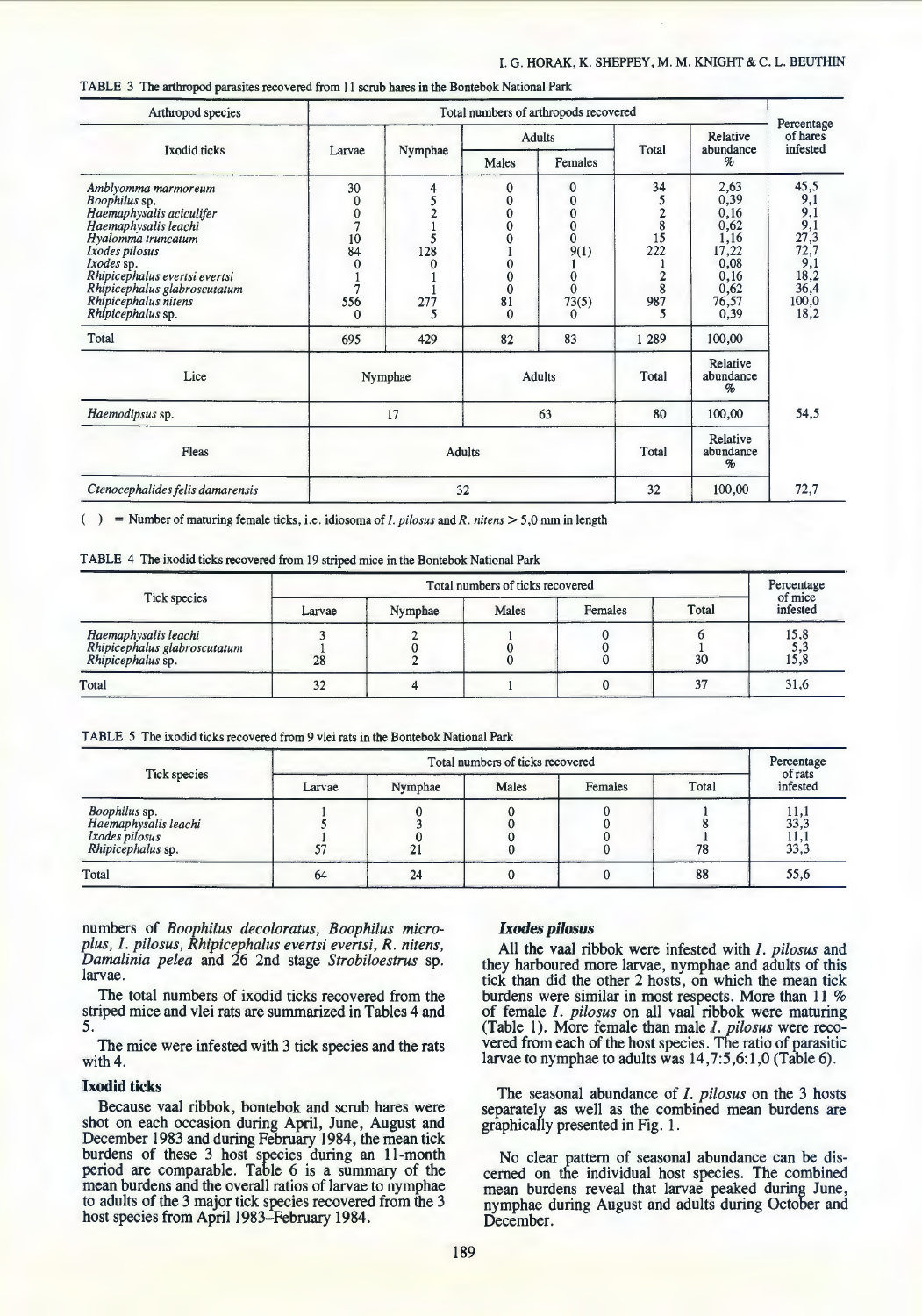TABLE 6 The mean numbers of ticks recovered from vaal ribbok, bontebok and scrub hares in the Bontebok National Park during the period April 1983-February 1984

| Tick and host species                                                         |                             | Percentage<br>of hosts        |                                                  |                                   |                        |                         |
|-------------------------------------------------------------------------------|-----------------------------|-------------------------------|--------------------------------------------------|-----------------------------------|------------------------|-------------------------|
|                                                                               | Larvae                      | Nymphae                       | Males                                            | Females                           | Total                  | infested                |
| Ixodes pilosus<br>Vaal ribbok<br>Bontebok<br>Scrub hares                      | 112,4<br>$\frac{13,4}{7,6}$ | 29,2<br>10,2<br>11,6          | $\substack{2,1\\0,0\\0,1}$                       | 5,4(0,8)<br>$_{0,7}$<br>0,8       | 149,1<br>24,3<br>20,1  | 100,0<br>91,7<br>72,7   |
| Total                                                                         | 133,4                       | 51,0                          | 2,2                                              | 6,9                               | 193,5                  |                         |
| Ratios                                                                        | 14,7                        | :5,6                          |                                                  | :1,0                              |                        |                         |
| Rhipicephalus glabroscutatum<br>Vaal ribbok<br><b>Bontebok</b><br>Scrub hares | 20,9<br>79,7<br>0,6         | $32,8$<br>$0,1$               | $\begin{array}{c} 0,3 \\ 5,3 \\ 0,0 \end{array}$ | 0,4<br>2,5(0,3)<br>0,0            | 25,9<br>120,3<br>0,7   | 66,7<br>91,7<br>36,4    |
| Total                                                                         | 101,2                       | 37,2                          | 5,6                                              | 2,9                               | 146,9                  |                         |
| Ratios                                                                        | 11,9                        | :4,4                          | :1,0                                             |                                   |                        |                         |
| Rhipicephalus nitens<br>Vaal ribbok<br><b>Bontebok</b><br>Scrub hares         | 270,0<br>548,7<br>50,5      | $\frac{35,5}{237,3}$<br>237,3 | 5,9<br>$\frac{13,2}{7,4}$                        | 6,7(1,5)<br>13,5(1,0)<br>6,6(0,4) | 318,1<br>812,7<br>89,7 | 100,0<br>100,0<br>100,0 |
| Total                                                                         | 869,2                       | 298,0                         | 26,5                                             | 26,8                              | 1 2 2 0 , 5            |                         |
| <b>Ratios</b>                                                                 | 16,3                        | :5,6                          |                                                  | :1,0                              |                        |                         |

( ) = Number of maturing female ticks, i.e. idiosorna of *R. glabroscutatum* > 4,5 mrn and of *I. pilosus* and *R. nitens* > 5,0 mrn in length

Most of the bontebok were infested with *R. glabroscutatum,* and they also harboured more ticks in each stage of development than did the other 2 hosts. Only the bontebok harboured maturing female *R. glabroscutatum*  (Table 2), while the scrub hares carried no adults of this tick. Approximately twice as many males as females were recovered. The ratio of parasitic larvae to nymphae to adults was 11,9:4,4:1,0 (Table 6). Peak numbers of immature *R. glabroscutatum* were present on the vaal ribbok and bontebok from April-August. Too few adults were recovered from the vaal ribbok to accurately determine seasonal abundance on this host, while on the bontebok they reached a peak from August-December (Fig. 2). The combined mean burdens of the vaal ribbok and bontebok revealed the same pattern of seasonal abundance as that observed on the bontebok.

## *Rhipicephalus nitens*

All the vaal ribbok, bontebok and scrub hares were infested with *R. nitens.* The bontebok harboured the greatest mean numbers of larvae, nymphae and adults. The vaal ribbok harboured considerably more larvae than did the scrub hares, but the nymphal and adult burdens of these 2 hosts were similar. More than 24 % of female *R. nitens* on the vaal ribbok were maturing compared with 7,1 % on the bontebok and 6,8 % on the scrub hares (Tables 1-3). The mean total burdens consisted of slightly more female than male ticks. The ratio of parasitic larvae to nymphae to adults was  $16,3:5,6:1,0$  (Table 6).

Larval numbers of *R. nitens* peaked during April and nymphae during August or October on each of the 3 hosts (Fig. 3). The largest numbers of adults were present on the vaal ribbok and bontebok during February and December 1983 and February 1984. Small numbers of adults were recovered from the scrub hares on each occasion, peak numbers occurring during December 1983 and February 1984.

# Lice

Amongst the vaal ribbok examined there were 6 juveniles and an adult female with bilateral pneumonia. Some of the juveniles and the sick female harboured considerably more *D. pelea* than the other vaal ribbok. Table 7 is a summary of the mean lice burdens of these 3 groups of vaal ribbok.

The juveniles and the sick female excluded, the seasonal abundance of *D. pelea* on the other animals is graphically illustrated in Fig. 4.

#### Peak burdens of *D. pelea* were recovered during June.

The mean *Damalinia* sp. burdens of the 7 juvenile bontebok consisted of 124 nymphae and 70 adults compared with  $65$  nymphae and  $22$  adults on the 9 adult animals. With the exception of 1 adult female which harboured a large number of *Linognathus* sp., the juvenile bontebok always carried more lice of this genus than did the adult animals. No pattern of seasonal prevalence could be determined for the *Damalinia* sp. or *Linogna- thus* sp. on the bontebok.

Few lice were recovered from the scrub hares (Table 3).

## Oestrid fly larvae

## *Gedoelstia* sp.

The corneas of the eyes of 3 of the 28 vaal ribbok examined for *Gedoelstia* larvae were infested. Only 1st stage larvae were recovered from these animals.

All the bontebok were infested with *Gedoelstia* larvae, whose mature 3rd stage was larger than those of either *Gedoelstia cristata* or *Gedoelstia hassleri* and differed from the latter species in certain aspects of its ventral spinulation. Of the 845 1st stage larvae recovered 19 were present on the corneas, 237 in the heart chambers, 589 in the nasal passages and none on the dura of the cranial cavity. First stage larvae were recovered from the eyes during April, June, August and December 1983 and,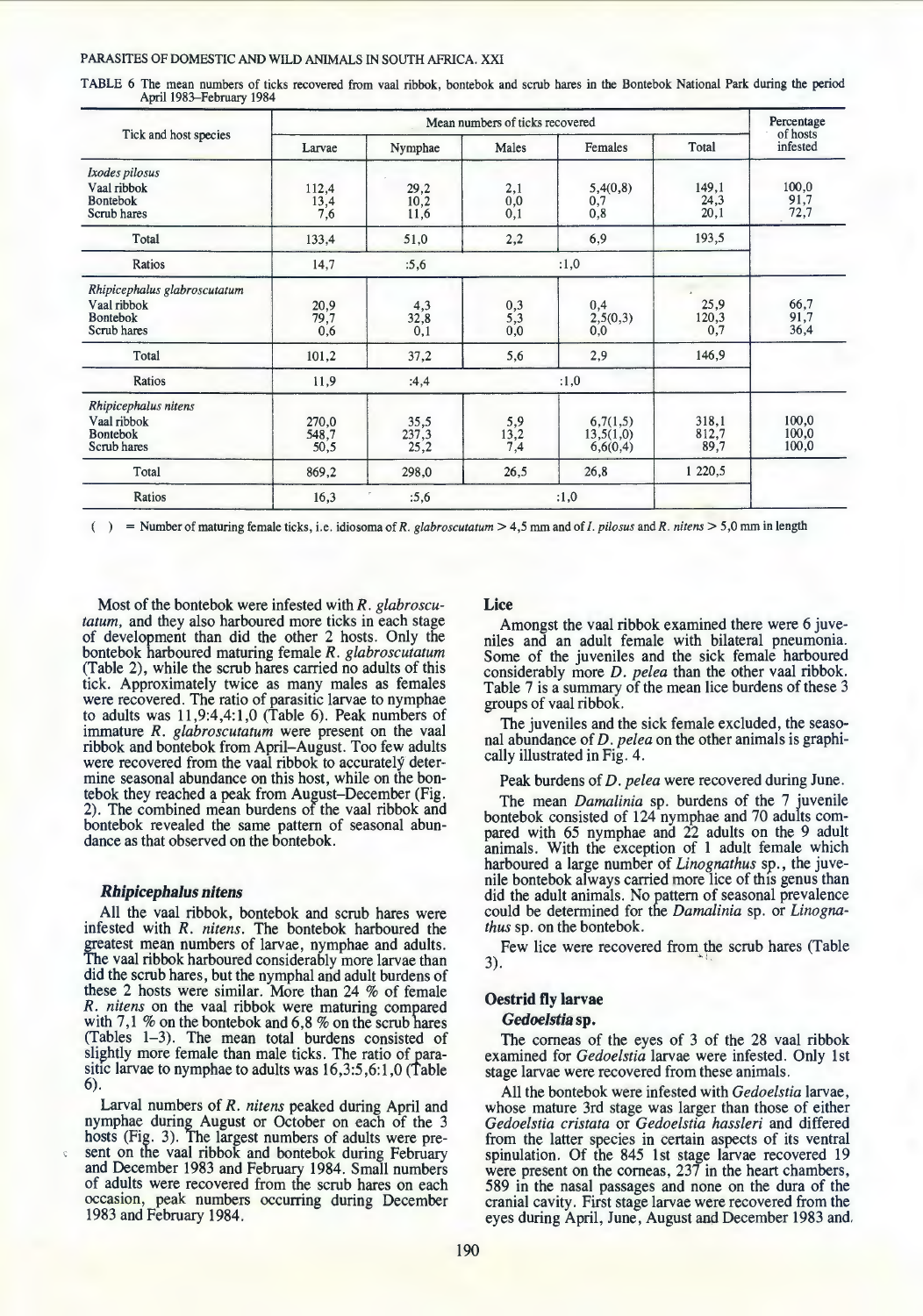



- A. Vaal ribbok
- B. Bontebok
- C. Scrub hares, and

D. The combined burdens of the 3 hosts in the Bontebok National Park



FIG. 2 The seasonal abundance of *Rhipicephalus glabroscutatum* on

A. Vaal ribbok

B. Bontebok, and

C. The combined burdens of the 2 hosts in the Bontebok National Park

during February 1984, but no clear pattern of seasonal abundance was evident.

#### *Oestrus ovis*

Seven of the 26 vaal ribbok examined for the larvae of *0. ovis* were infested. Although these larvae developed to mature 3rd stage larvae in the vaal ribbok, all the 3rd stage larvae recovered were dead.

# *Strobiloestrus* sp.

The seasonal abundance of the 3 larval stages is graphically presented in Fig. *5.* 

First stage larvae were recovered from the subcuta-<br>neous tissue of the vaal ribbok during December 1983,<br>2nd stage larvae from the subcutaneous tissue and hides from February-June 1983 and during December 1983 and February 1984. Third stage larvae, of which several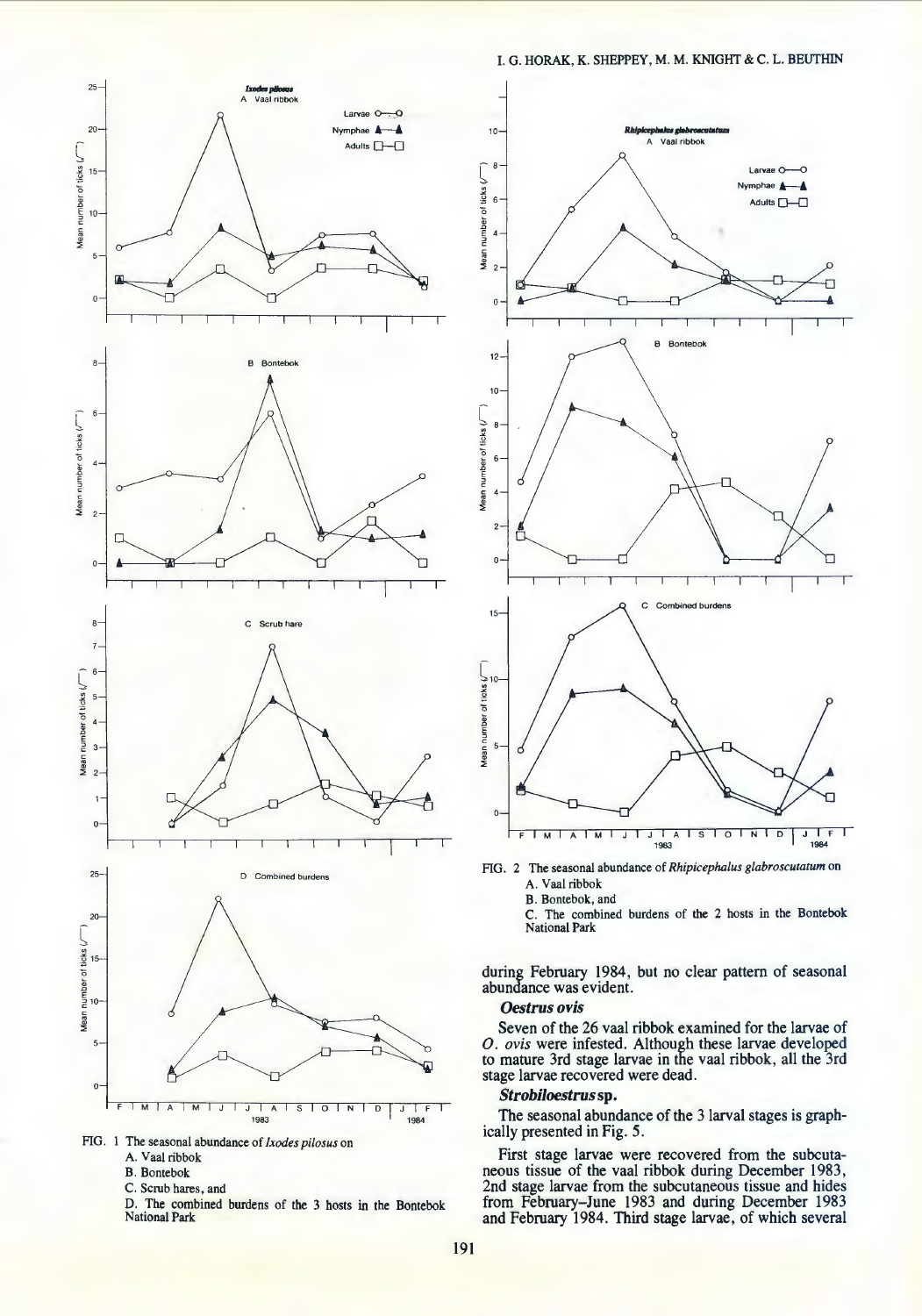



- A. Vaal ribbok
- B. Bontebok
- C. Scrub hares, and

D. The combined burdens of the 3 hosts in the Bontebok National Park



FlO. 4 Tbe seasonal abundance of *Damalinia pelea* on sub-adult and adult vaal ribbok in the Bontebok National Park



FlO. *S* The seasonal abundance of the larvae of *Strobiloestrus* sp. in the subcutaneous tissue and hides of vaal ribbok in the Bontebok National Park

appeared to be nearly mature, were recovered from warble-like lesions in the hides during June 1983. No larvae were recovered during August and October 1983.

The larvae were recovered mainly from the subcutaneous tissue and hides of the upper half of the thorax and loin region. Fewer were present on the shoulders and rump. Larvae were not found in the vicinity of the spine.

Only 1 bontebok was infested, and that with a single 2nd stage larva.

#### **Climate**

The mean monthly minimum and maximum atmo-spheric temperatures and total monthly rainfall in the park from February 1983-February 1984 are graphically represented in Fig. 6.

The lowest minimum temperatures were recorded during July and August 1983, and the highest maxima dur- ing February and March 1983 and from December 1983-February 1984.

Although the numbers of days on which rain fell dur- ing the 1st and 2nd halves of 1983 were similar (38 as opposed to 39), the total rainfall for the 1st half of the year totalled only 169,9 mm compared with 290,5 mm during the latter half.

#### **DISCUSSION**

#### **Host preference**

During December 1979, *5* vaal ribbok and 8 bontebok were examined for parasites in the Bontebok National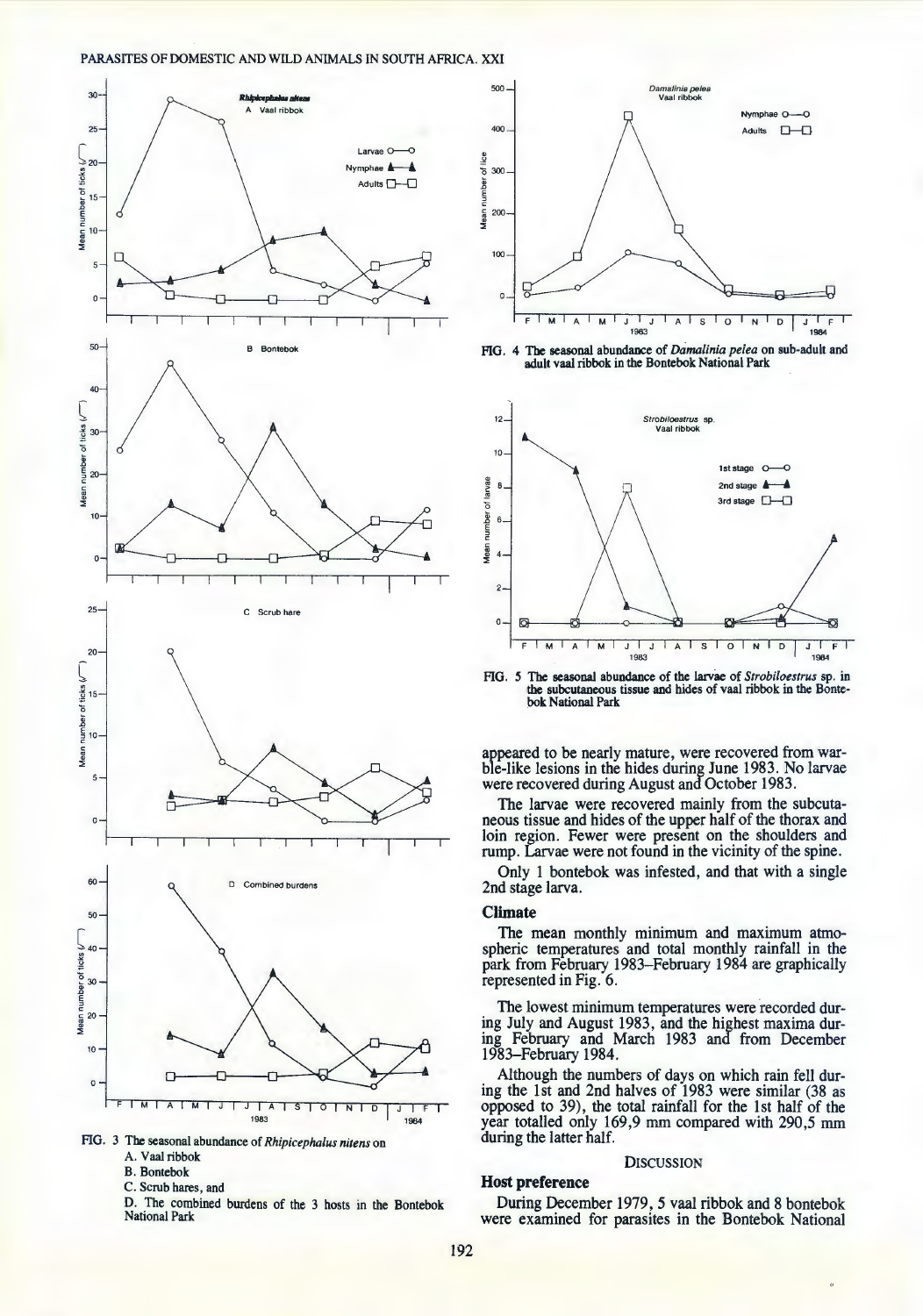

FIG. 6 Monthly mean minimum and maximum atmospheric tempera- itllres and monthly rainfall in the Bontebok Nattonal Park from February 1983-February 1984

TABLE 7 The mean burdens of *Damalinia pelea* on 3 groups of vaal ribbok

|                                                   | Number  | Mean number of lice recovered |                     |                    |  |  |
|---------------------------------------------------|---------|-------------------------------|---------------------|--------------------|--|--|
| Group                                             | animals | Nymphae                       | <b>Adults</b>       | Total              |  |  |
| Juveniles<br>Sick female<br>Sub-adults and adults | o<br>23 | 608<br>962<br>32              | 1 308<br>656<br>113 | 1916<br>618<br>145 |  |  |

TABLE 8 The definitive arthropod parasites of vaal ribbok, bontebok and scrub hares in the bontebok National Park

|                                                                                               | Host species |                                 |                                 |  |  |  |
|-----------------------------------------------------------------------------------------------|--------------|---------------------------------|---------------------------------|--|--|--|
| Arthropod species                                                                             |              |                                 | Vaal ribbok Bontebok Scrub hare |  |  |  |
| <b>Ixodid</b> ticks<br>Ixodes pilosus<br>Rhipicephalus glabroscutatum<br>Rhipicephalus nitens | X<br>x       | $\frac{\mathbf{x}}{\mathbf{x}}$ | x                               |  |  |  |
| Lice<br>Damalinia pelea                                                                       | x            |                                 |                                 |  |  |  |
| Fleas<br>Ctenocephalides felis damarensis                                                     |              |                                 | x                               |  |  |  |

Park (Horak, Brown, Boomker, De Vos & Van Zyl, 1982; Horak, De Vos & De Klerk, 1982). The vaal ribbok slaughtered then harboured only 2 ixodid tick species and 1 louse species. No fly larvae were recovered, although lesions suggesting earlier *Gedoelstia* sp. and *Strobiloestrus* sp. infestation were present. The bontebok harboured 3 ixodid tick species, a lice species and *Gedoelstia* sp. larvae. The larger variety of arthropods recovered in the present survey is not indicative of either an increase in infestation or an improvement in recovery

## I. G. HORAK, K. SHEPPEY, M. M. KNIGHT & C. L. BEUTHIN

methods, which were basically similar in both investigations, but is partly due to the larger number of animals processed, and more particularly to the examination of animals at regular intervals during a period of 13 months. This demonstrates the necessity of regular ex- aminations in order to obtain accurate host-parasite records for a host species in a particular environment. It also eliminates the possibility of parasites that may have been accidentally acquired by a host species being regarded as definitive parasites of that species. Table 8 is a summary of the arthropods which we consider to be definitive parasites of vaal ribbok, bontebok and scrub hares in the Bontebok National Park. Only those parasites which have been specifically identified are included in the table.

A great advantage of examining several host species within a particular environment at regular intervals is that, where certain parasites utilize more than 1 of these hosts, the contribution made by each to the total parasite population can be assessed. This has been demonstrated by Randolph (1975a, b) in her studies on *Ixodes trianguliceps* on small mammals in Sussex, England and by MacLeod (1970) and Minshull (1981), who studied the ticks of several large mammals in Zambia and Zimbabwe respectively. In addition, the effect that each host species, its sex or its habits may have on the abundance of a parasite can also be determined (Randolph, 1975b).

## Ixodid ticks

Since the reduction in springbok numbers, vaal ribbok, bontebok and scrub hares comprise more than 90 % of the total population of larger mammals recorded in the park by Boomker *et al.* (1981). They are also the major hosts of the 3 most prevalent tick species, namely *I*. *pilosus, R. glabroscutatum* and *R. nitens.* The 28 mice and rats examined harboured only 1 larva of each of the former 2 ticks (Tables 4, 5). Consequently, the antelope and hares' combined tick burdens will account for the bulk of ticks parasitic on animals in the park, and the ratios of the parasitic life stages of the 3 major tick species summarized in Table 6 will be reasonably accurate. However, it must be borne in mind that the various life stages probably feed for different lengths of time and that the 2 month intervals between examinations could have led to major peaks of activity of any of the life stages being m1ssed. Both these factors could have a marked effect on the life stage ratios.

The ratios of parasitic larvae to nymphae to adults for the 3 tick species were fairly similar. In all cases they indicated that a greater loss occurred between the nymphal and adult stages than between the larval and nymphal stages. Randolph (1975a), after careful examination of a number of host species, concluded that in the case of *I. trianguliceps* there was better survival from nymphs to adults than from larvae to nymphs. We are inclined to agree with her findings and feel that, despite the thorough methods of tick recovery employed in the present survey, it is likely that more larvae than other stages were not collected. Despite this shortcoming it is worth noting that at least 12-17 parasitic larvae of the 3 species under discussion are required to ensure the later attachment of I adult (Table 6).

## *Amblyomma marmoreum*

The adults of this tick prefer tortoises, while the immature stages have been recovered from a variety of hosts (Theiler & Salisbury 1959; Norval, 1975). More than 35 % of all vaal ribbok, bontebok and scrub hares examined in the present survey were infested with the immature stages of this tick.

By combining the burdens of the 3 hosts and then calculating the mean burden for each month of examination a fairly clear pattern of seasonal abundance emerges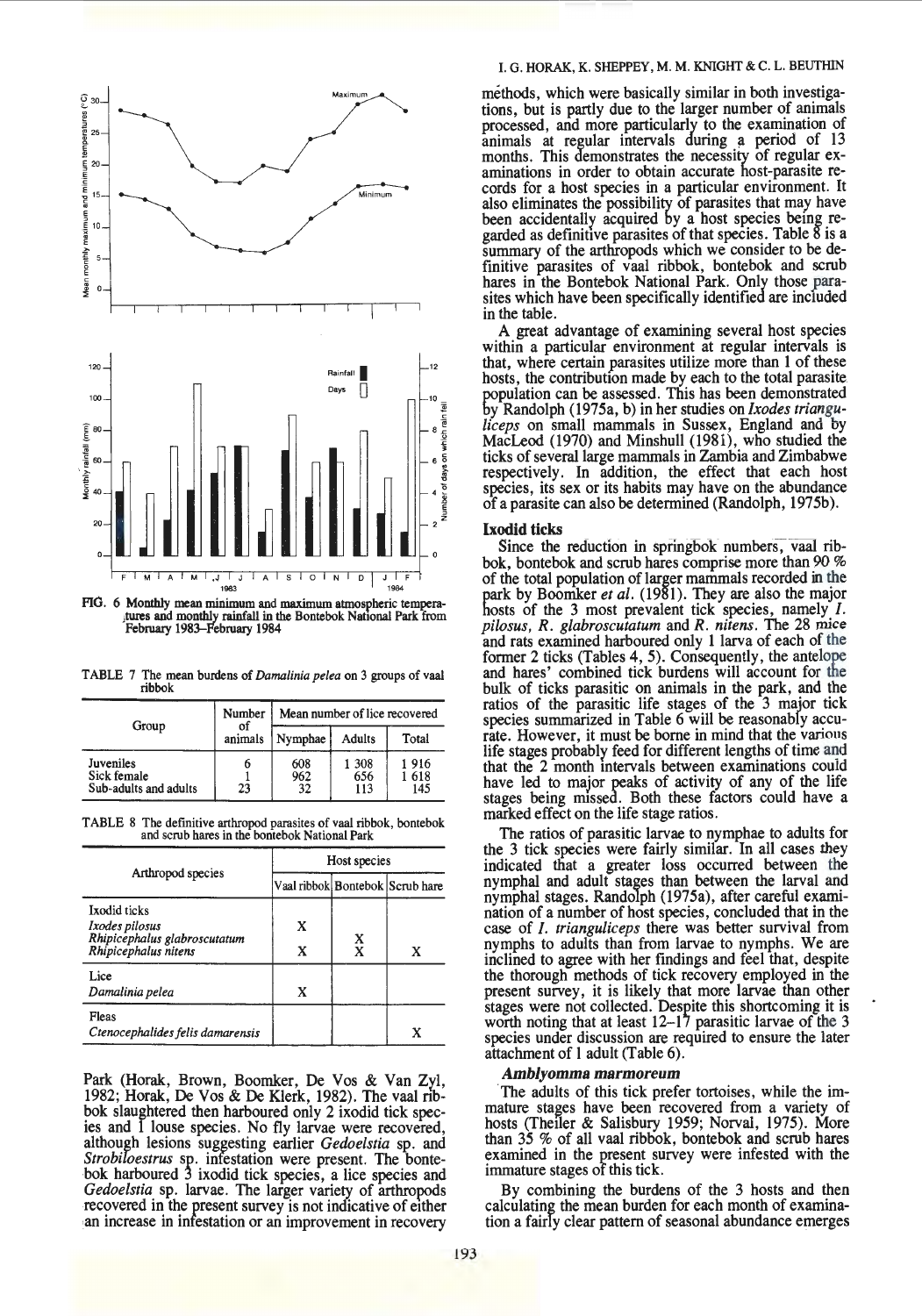despite the small numbers. The greatest number of larvae were recovered from February-June 1983 and during February 1984, and the greatest number of nymphae during October and December 1983 (spring to early summer). This pattern of seasonal abundance seems to indicate that the greatest numbers of adults would be present on tortoises from December-March (summer), provided that the life cycle is completed in  $1$  year. No tortoises were examined, but Norval (1975) states that tortoises in the eastern Cape Province harboured the greatest numbers of *A. marmoreum* larvae during April (autumn), nymphae during spring and adults during mid-summer.

## *Boophilus* spp.

Cattle are the preferred hosts of both B. decoloratus and B. *microplus* (Hoogstraal, 1956; Howell, Walker & Neville, 1978), a fact verified by the tick burden of the vaal ribbok which was killed outside the park after it had been grazing in close proximity to cattle. This animal harboured ticks of both these species in greater numbers than the combined burdens of all the ammals examined from within the park. Horak, Potgieter, Walker, De Vos & Boomker (1983) and Horak, De Vos & Brown (1983) have found that *B. decoloratus* prefers the larger antelope species while most animals below blue wlldebeest size (bontebok and vaal ribbok fall within the category) do not become heavily infested. This could be one of the reasons for the small *Boophilus* burdens of the park animals.

#### Haemaphysalis aciculifer

This tick has a wider distribution than that given by Theiler (1962), who stated that it had been found in the warmer, more humid areas of the northern and eastern Transvaal and in the Umfolozi and Pietermaritzburg regions of Natal. It had apparently been introduced into South Africa from East Africa at the tum of the century (Theiler, 1962) and consequently it may still be spreading. We did not recover it in large numbers and it is thus difficult to determine its preferred hosts. Despite the small number of adults recovered in the present survey, they did exhibit a pattern of seasonal abundance, being present during February 1983 and from August 1983-February 1984. Rodents and hares have been recorded as hosts of the immature stages of this tick (Hoogstraal & El Kammah, 1972) and 1 of the scrub hares in this survey was infested with 2 nymphae (Table 3).

#### *Haemaphysalh leachi*

Some of the scrub hares, mice and rats were infested with immature ticks and one of the mice also carried an adult tick. Hoogstraal (1956) lists domestic dogs and the larger wild carnivores as hosts of adult ticks and field rodents as hosts of the immature stages. The source of infestation in the park was probably caracal, and domestic dogs and cats which occasionally get into the park

#### *Hyalomma truncatum*

A single male tick was recovered from 1 of the bontebok, but no other antelope were infested. Hares are fre-' quently infested by the Immature stages of *Hyalomma*  spp. (Clifford, Flux & Hoogstraal, 1976), and 3 of the scrub hares examined were infested with the larvae and nymphae of *H. truncatum*. These hares had probably acquired their infestation outside the park, where they had used pasture previously utilized by cattle, as these animals and large antelope are the preferred hosts of the adult *Hyalomma* spp. occurring in South Africa (Howell *etal.,* 1978).

## *Ixodes pilosus*

Adult ticks were recovered from the heads of the antelope, particularly around the face, and from the under-

side of the body. The immature stages were present on the legs, bodies and heads of the antelope.

The total numbers of male and female /. *pilosus* recovered from the 3 major host species were 63 and 205 respectively (Tables 1-3), a ratio of 1:3,3. Norval (1974) collected  $\overline{29}$  males and 102 females (a ratio of 1:3,5) from bushbuck and duiker in the eastern Cape Province. He found that slightly more than half the males were attached to the host, while equal proportions of the remainder were in copula or attached to females. We do not know how many of the males we collected were attached to the host but a large number were in copula. None, however, were attached to the integument of females. On the evidence of the male to female ratio, Norval (1974) suggests that mating may occur on the host or on the ground.

Although we have listed the vaal ribbok as a definitive host of this tick, it could be argued that the bontebok and scrub hares also qualify, as they too harboured both adult and immature ticks. Furthermore, consideration should be given to the fact that the habitat preferences of the animals and of the tick could determine the level of infestation on a particular host species. This tick is found in sourveld areas all along the coast from Port Shepstone<sup>to</sup> Cape Town (Howell *et al.*, 1978), and sourveld is usually associated with the cooler southern slopes within a region. In the park, the vaal ribbok are frequently encountered on the gravel slopes, while the bontebok and hares prefer the plain and other level areas. Thus, the habitat preferences of the animals and not necessarily the host preference of *I. pilosus* could dictate their levels of infestation.

The seasonal abundance, as revealed by the combined· mean burdens of the vaal ribbok, bontebok and scrub hares, indicates that a single life cycle is completed annually. Peak burdens of larvae during June give rise to peak nymphal burdens in August which in tum are responsible for the peak in adult numbers during October and December. However, it is possible that a separate winter cohort of adult ticks, as evidenced by the increase in adult burdens during June, could be responsible for the slight rise in larval numbers during December (Fig. 1). No corresponding rise in nymphal burdens is evident, however.

## *RhipiCephalus e¥ertsi e¥ertsi*

This tick prefers cattle and equids as hosts (Hoogstraal, 1956; Norval, 1981; Horak, 1982; Horak, DeVos & De Klerk, 1984). The progenitors of the small numbers recovered in the present survey had probably been brought into the park originally by hares which had acquired their infestations on the surrounding farms, or by the Cape buffalo and eland that had been introduced and subsequently removed from the park (Boomker *et al.,*  1981).

## *Rhipicephalus gertrudae*

Very few adult ticks were recovered and then only from the vaal ribbok and bontebok.

## *Rhipicephalus glabroscutatum*

All stages of development of this 2-host tick were recovered mainly from around the feet and on the lower legs of the antelope. The fact that more males than females were recovered is in our experience normal for many members of the genus *Rhipicephalus* in South Africa.

It is possible that host habitat preference influenced the levels of infestation on the 2 antelope species, but nevertheless we have not accorded the vaal ribbok the status of preferred host. The reason for this is that on the bontebok more than  $1/3$  of the larvae successfully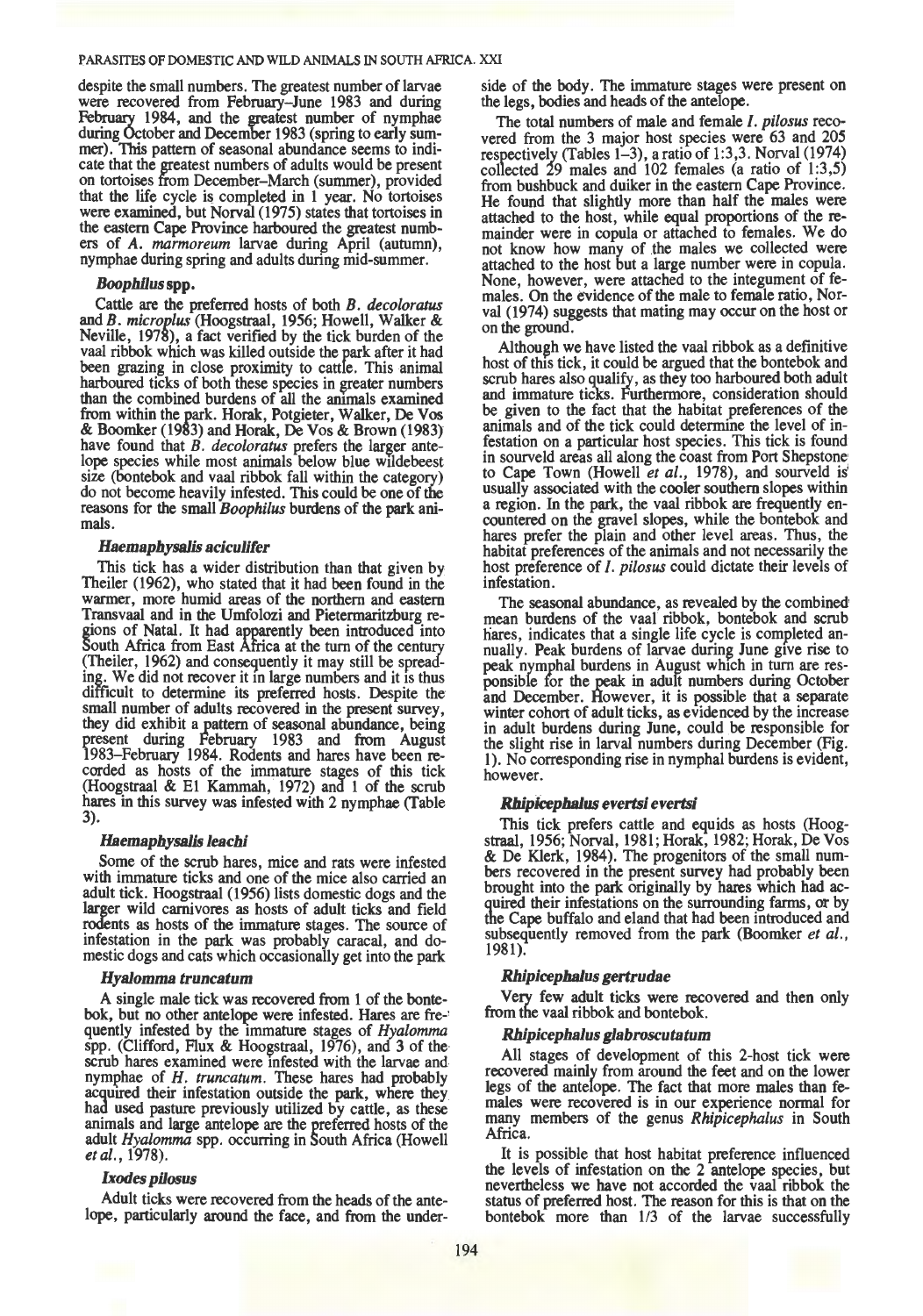moulted into nymphae, while on the vaal ribbok only about  $1/5$  did so (Tables 1, 2). The vaal ribbok is manifestly not a good host of the immature stages.

The seasonal prevalence indicates that one life cycle a year can be completed, with the immature stages that are present in autumn and winter giving rise to adults during spring and early summer (Fig. 2). This pattern of seasonal abundance is virtually identical with that described for this tick on kudu and domestic goats in Valley Bushveld in the eastern Cape Province (Knight & Rechav, 1978; Macivor & Horak, 1984) and mountain zebra in the Karoo (Horak, Knight & De Vos, 1986). In both regions, this tick has to cope with hot and usually comparatively dry summers.

## *Rhipicephalus nitens*

Adult ticks were recovered mainly from the heads of the antelope, and particularly lfrom the outer ear and the lower edge of the mandible. On the hares they occurred on the ears.

The immature stages were recovered mainly from around the feet and on the lower legs of the antelope. Fair numbers of nymphae were also present on the heads of the bontebok.

The fact that more female than male ticks were recovered from the antelope, and that male ticks only slightly exceeded the number of female ticks on the hares is unusual for a tick of the genus *Rhipicephalus* in which, in our experience, males usually considerably outnumber females (Horak, 1982; Horak, Potgieter, Walker, De Vos & Boomker, 1983; Horak *et al.,* 1984; Horak & Fourie, 1986; Horak *et al.,* 1986). However, the *5* vaal ribbok and 8 bontebok examined in the park in December 1979 harboured more male than female *R. nitens* (864 and 620 respectively) (Horak, Brown, Boomker, De Vos & Van Zyl, 1982), while the 6 vaal ribbok and  $\dot{2}$ bontebok examined during December 1983 in the present survey also harboured more males than females (171 and 128 respectively). In contrast, the 4 vaal ribbok and 2 bontebok examined during February 1983 and during February 1984 harboured a total of 69 male:94 female and 136 male:191 famale *R. nitens* respectively. Apparently, therefore, raales outnumber females on the host animals early in the season of adult activity, while the converse is true later in the season. If this is not just a fortuitous observation, additional long term studies planned for the park might elucidate this phenomenon. Three vaal ribbok and 3 bontebok that were examined during Fe'sruary 1985 harboured total burdens of 75 male: 111 female *R. nitens*.

We have listed both antelope species and the scrub hare a preferred hosts on the basis of the number of imma',ure and adult ticks recovered on each as well as the fact that female ticks matured on all of them. We are unaware of other *Rhipicephalus* species in South Africa tha; utilize both ruminants and lagomorphs as preferred hosts for all stages of development. *R. nitens* has a geographical distribution limited to the south-western Cape Province (Morel,  $1969$ ), and by making use of a wide range of hosts within its confined distribution its chances of survival are enhanced.

Judging from the number of ticks recovered, the bontebok is apparently a better host of *R. nitens* than the vaal ribbok. However, an important factor in the determination of host suitability is the number of female ticks that are able to engorge and mature on the host. Thus, although the bontebok may be the preferred host of *R. nitens,* the vaal ribbok appears to be the effective host, as it allows more females to mature. The latter fact may be entirely due to the physical attributes of the 2 antelope species. The bontebok has short, fairly coarse hair which would probably facilitate the dislodging of engorging female ticks during grooming. In contrast, the vaal ribbok has fairly long, fine, dense hair.

The seasonal occurrence and morphology of *R. nitens*  is similar to that of *Rhipicephalus appendiculatus.*  Howell.et *al.* (1978) makmg use of Theiler's (1962) distribution data, show *R. appendiculatus* as occurring in the south-western Cape Province and thus overlapping the distribution of *R. nitens.* In our experience, *R. ap- pendiculatus* does not occur in this region, and Its southern distribution probably does not extend west much past 25° East.

## *Rhipicephalus* sp.

Adult ticks of this species were recovered mainly from around the feet and on the lower legs of vaal ribbok and bontebok and were present from April-August 1983.

#### Lice

The lice on the bontebok and scrub hares have been identified only to generic level. According to Ledger (1980), there is still doubt as to the identity of the *Damalinia* and *Linognathus* species infesting bontebok, and he has listed no lice from the scrub hare.

In both antelope species, the juveniles generally harboured more lice than the older animals. Chalmers & Charleston (1980) recorded the same phenomenon for *Damalinia bovis* and *Linognathus vituli* on cattle in New Zealand, and Horak, De Vos & Brown (1983) made similar observations on young blue wildebeest calves and those a year older. Only *Damalinia pelea* on the older vaal ribbok exhibited a clear pattern of seasonal abundance being more numerous from April-August with a peak in June. Horak, De Vos & Brown (1983) found that *Damalinia theileri* and *Linognathus* species peaked on blue wildebeest in the Kruger National Park during autumn and during spring. This preference for the cooler months of the year confirms Murray & Gordon's ( 1969) observations for *Damalinia ovis* on sheep in Australia and those of Chalmers & Charleston (1980) for cattle lice in New Zealand.

#### Oestrid fly larvae

## *Gedoelstia* sp.

Flies of this genus normally deposit their larvae on the eyes of their hosts, whence they migrate by various routes to the nasal passages and sinuses (Basson, 1966; Horak & Butt, 1977).

Accidental infestations of domestic stock with larvae of this genus may result in severe ocular lesions (Basson, 1962). The 1st stage larvae recovered from the vaal ribbok must be regarded as accidental infestations of an abnormal host and, although ocular lesions were present in several of these animals, larvae were recovered from the corneas of only 3. It is the experience of one of us (I.G.H.) that *Gedoelstia* sp. larvae are seldom recovered from severely affected eyes.

Some of the young bontebok exhibited ocular lesions but none of the older ones did. The recovery of 1st stage Gedoelstia sp. larvae from the eyes, the heart chambers and the nasal passages of the bontebok, while none were found on the dura mater, indicates that the infestation followed an oculo-vascular route to the nasal cavity rather than an oculo-cranial route (Basson, 1966; Horak & Butt, 1977). The small number of larvae recovered from the eyes compared with the fairly large number in the heart suggests that the larvae may spend some time in the heart. A similar phenomenon has been noticed with *Gedoelstia* species infesting blue wildebeest, where the I st stage larvae seemed to accumulate on the dura mater before migrating to the nasal cavity (Horak, De Vos & Brown, 1983).

The recovery of 1st stage larvae from the eyes of bontebok during most months of the survey indicates that in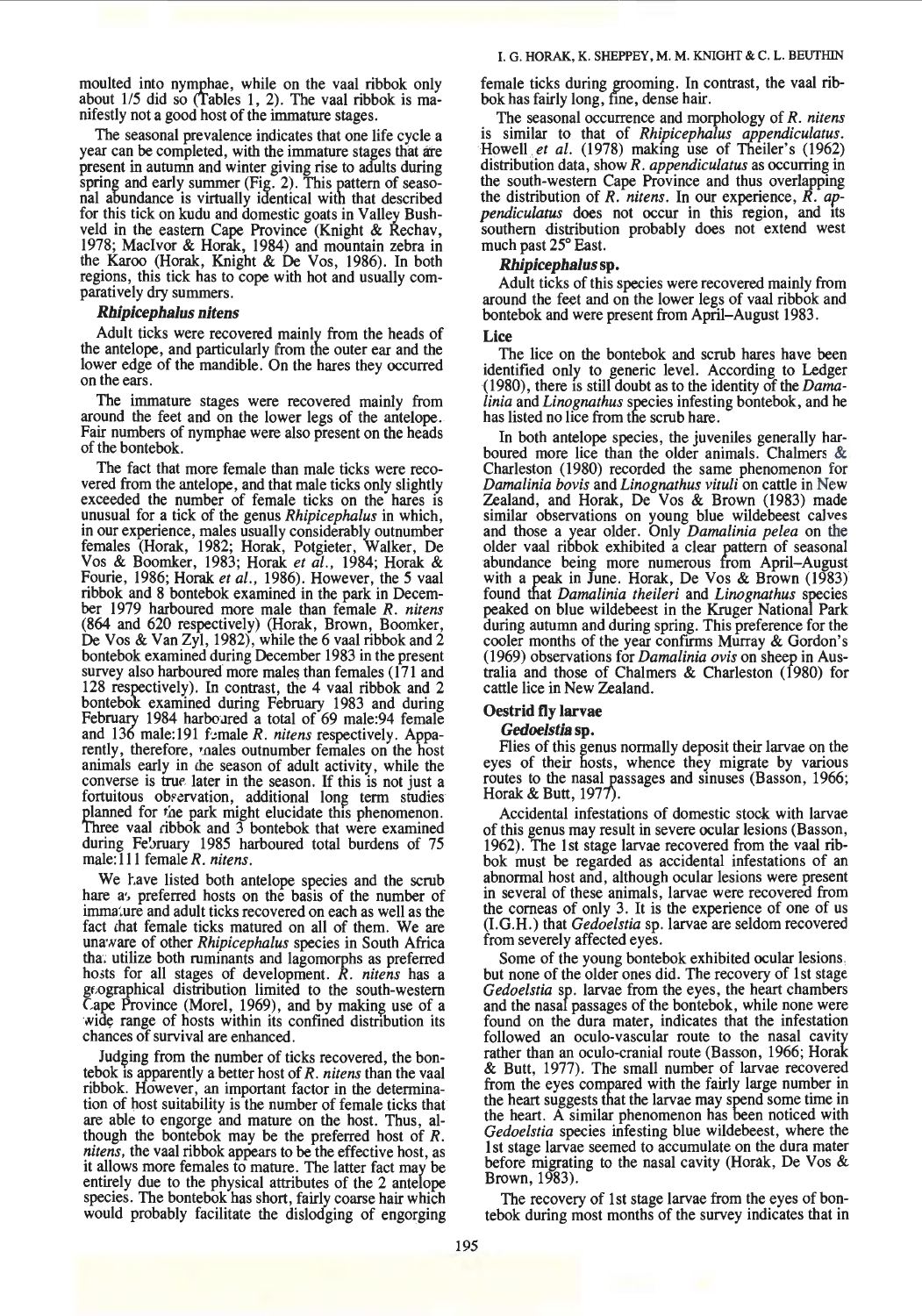the Bontebok National Park the life cycle continues throughout the year and thus no clear pattern of seasonal abundance can be determined. It is our experience, and that of the park warden, however, that most eye probthat the park was denoted warden because the probe- lems occur in vaal ribbok during December each year, an indication of a peak of fly activity at this time.

# *Oestrus ovis*

Bedford (1926) lists sheep and goats as hosts of *0. ovis,* and he also mentions that he had recently received some larvae of this fly collected from vaal ribbok. Zumpt (1965) states that only domestic sheep and goats and certain of their close wild relatives are hosts of this parasite. We agree with Zumpt: although one of us (I.G.H.) has examined hundreds of antelope of several species for oestrid larvae, the vaal ribbok is the only animal he has found to be infested with *0. ovis.* We feel that the vaal ribbok is only an accidental host of these larvae because, although the larvae are able to mature they all seem to die before leaving the nasal passages. This is possibly due to the cranial anatomy of the vaal ribbok which has very small frontal sinuses, not extending into the horns, and comparatively large maxillary and palatine sinuses. The 3rd stage larvae, which normally mature in the frontal sinuses of sheep (Cobbett  $\&$ Mitchell,  $1941$ , crawl into the maxillary and palatine sinuses of the vaal ribbok probably because of the lack of. space in the frontal sinuses. Here they mature, but being then unable to escape, subsequently die. All the dead larvae were recovered from these sinuses.

The infestation in the vaal ribbok originates from sheep which often graze in large numbers right up to the perimeter of the park.

## *Strobiloestrus* sp.

According to Zumpt's (1965) host list, the larvae recovered from the vaal nbbok are likely to be *Strobiloestrus clarkii.* Only 2 adult flies of this species are known, both of which were caught in the Cape Province during the last century. No specific identification of the larvae recovered from the hides of the vaal ribbok could be made, as we were unable to rear flies from the 3rd stage larvae we had collected.

The vaal ribbok are natural hosts of larvae of this fly, as not only were most of them infested, but the larvae were able to mature and leave their hides to pupate. We assume this process took place between June and August because of the large number of nearly mature 3rd stage larvae recovered in June. The animals examined in August harboured no larvae but had lesions where the larvae had previously been located. The bontebok is an accidental host of this parasite and becomes infested only because of its close association with vaal ribbok in the park. Accidental infestations have been recorded in cattle (Horak & Boomker, 1981) and Merino sheep (Brain, Van der Merwe & Horak, 1983) running with klipspringers and mountain reedbuck respectively, both of which are hosts of *Strobiloestrus clarkii* (Zumpt, 1965).

The life cycle and seasonal occurrence of *Strobiloestrus* sp. infesting the vaal ribbok in the Bontebok National Park is similar to that of *Hypoderma lineatum* infeSting cattle in the Northern Hemisphere. *H. lineatum*  adults lay eggs attached to the hair of cattle during the northern spring and summer. The 1st stage larvae, which hatch from these eggs, migrate by various routes to the subcutaneous tissue of the backs of the cattle, which they reach about 4 weeks after hatching. Here they moult to the 2nd and 3rd stages before leaving the skins during spring to pupate in the soil (Zumpt, 1965).

*Strobiloestrus* sp. flies probably attach their eggs to the hair of the vaal ribbok during September and October

(spring) and 1st stage larvae are found in the subcutaneous tissue of the back during December. We were unable to determine whether these larvae had migrated there from other sites or had penetrated the skin directly above them, after hatching from the egg. These larvae moult to the 2nd stage during December and by February all are in this stage of development. The 2nd stage larvae moult to the 3rd stage during May and June (autumn and winter), and the latter larvae leave the skin to pupate during June and July (winter), so that the animals are free of infestation in August. One of us (I.G.H.) has found that in regions with relatively cold winters the 1st oestrid flies to hatch after winter ( *0 . ovis, Oestrus variolosus* and *G. hassleri)* do so towards the end of September and at the beginning of October (Horak, 1977; Horak & Butt, 1977). We suggest that the same occurs with *Strobiloestrus* sp. in the park. Only I life cycle a year is possible.

#### ACKNOWLEDGEMENTS

We wish to thank the National Parks Board for placing the animals and facilities in the Bontebok National Park at our disposal.

The research was funded by the Meat Board, Rhodes University, the Council for Scientific and Industrial Research and the National Parks Board.

We gratefully acknowledge the assistance of the Park Warden, Mr E. Fourie and his staff and Mr P. Beukes of the University of Stellenbosch with the processing of the necropsies, also the technical assistance of Mrs Valerie A. HorakandMrE. J. Williams.

Dr Jane B. Walker assisted with the identification of the ticks, particularly *R. gertrudae* and *R. nitens,* and tion of the latter tick. She also very kindly supplied laboratory-reared specimens of the immature stages of H. truncatum and *I. pilosus*. Mr I. T. P. Pajor assisted with the identification of the fleas.

The graphs were drawn by Mrs Shelley Beuthin.

#### **REFERENCES**

- SASSON, P. A., 1962. Studies on specific oculo-vascular myiasis (uitpeuloog). III. Symptomatology, pathology, aetiology and epizootiology. *Onderstepoort Journal of Veterinary Research,* 29, 211-240.
- SASSON, P. A., 1966. Gedoelstial myiasis in antelopes of southern Africa. *Onderstepoort Journal of Veterinary Research,* 33,77-91.
- BEDFORD, G. A. H., 1926. Check-list of the Muscidae and Oestridae which cause myiasis in man and animals in South Africa. *Report of the Director of Veterinary Education and Research*, 11/12, 483–491.
- BOOMKER, J. , HORAK, I. G. & DE Vos, V. , 1981. *Paracooperiodes peleae* gen. et sp. n. (Nematoda: Trichostrongylidae) from the vaal ribbok, *Pelea capreolus* (Forster, 1790). *Onderstepoort Journal of Veterinary Research,* 48, 169-174.
- 800MKER, J., HORAK, I. G., GIBBONS, LYNDA M. & DE, Vos, V. , 1983. *Haemonchus contortus* from the vaal ribbok, *Pelea capreolus,* and the bontebok, *Damaliscus dorcas dorcas,* in the Bontebok National Park. *Onderstepoort Journal of Veterinary Research,* 50, 179-181.
- BRAIN, VIRGINIA, VAN DER MERWE, H. ELIZE & *HORAK*, I. G., 1983. *Strobiloestrus* sp. larvae in Merino sheep. *Journal of the South African Veterinary Association*, 54, 185-186.
- CHALMERS, KERRY & CHARLESTON, W. A. G., 1980. Cattle lice in New Zealand: Observations on the prevalence, distribution and sea- sonal patterns of infestation. *New Zealand Veterinary Journal,* 28, 198--200.
- CLIFFORD, C. M., FLUX, J. E. C. & HOOGSTRAAL, H. , 1976. Seaso- nal and regional abundance of ticks (Ixodidae) on hares (Leporidae) in Kenya. *Journal of Medical Entomology,* 13, 40-47.
- COBBETT, N. G. & MITCHELL, W. C., 1941. Further observations on the life cycle and incidence of the sheep bot, *Oestris ovis* in New Mexico and Texas. *American Journal of Veterinary Research,* 2, 358--366.
- HOOGSTRAAL, H., 1956. African Ixodoidea. I. Ticks of the Sudan (with special reference to Equatoria Province and with preliminary reviews of the genera *Boophilus, Margaropus* and *Hyalomma).*